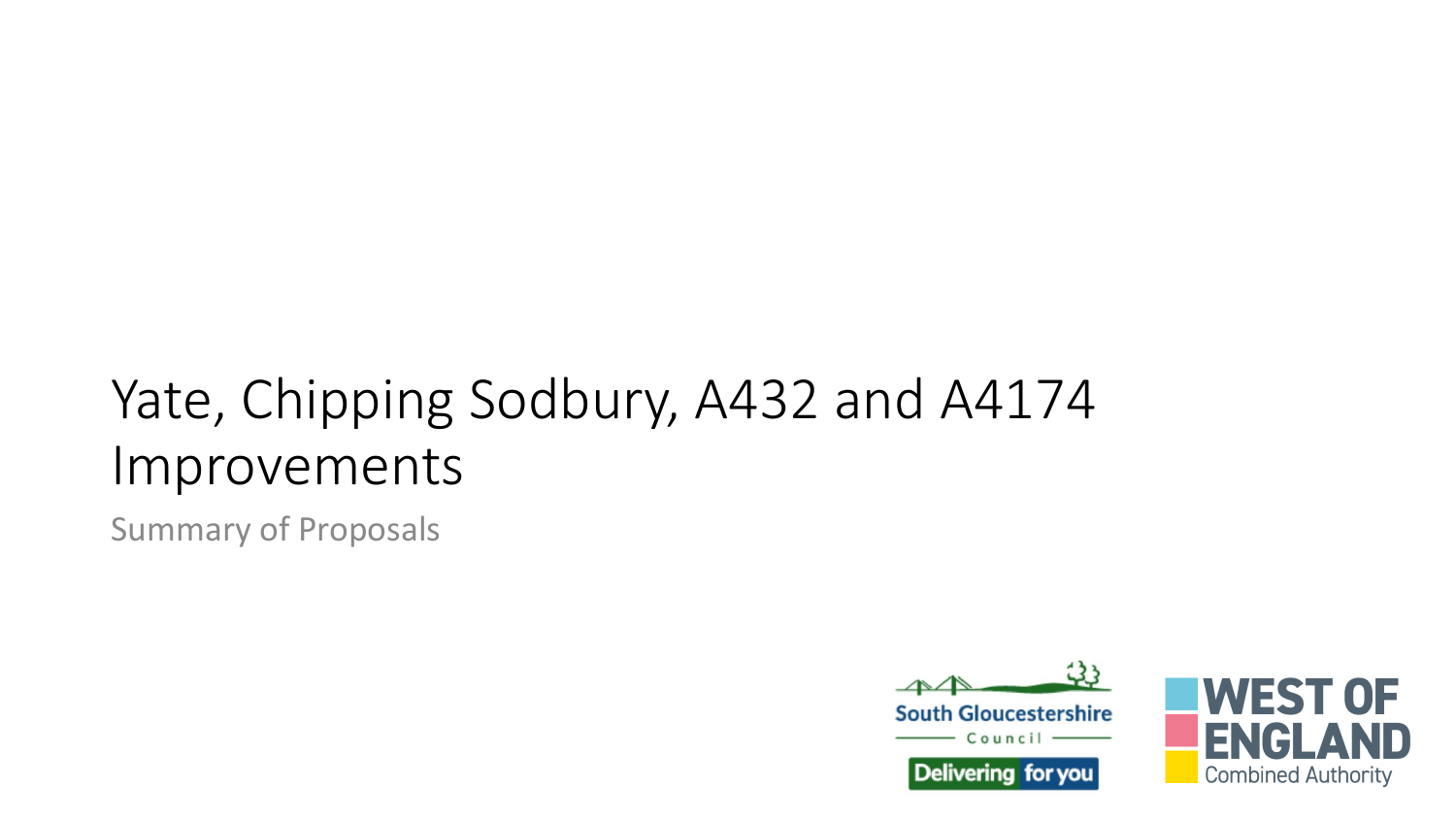## **A432 improvements (including Yate/Chipping Sodbury)**

Our proposals along the A432 corridor including Yate/Chipping Sodbury build upon the Coalpit Heath to Nibley Lane cycleway which is currently under construction, and include:

- **Improvements to bus stop facilities** across the Yate and Chipping Sodbury urban area and the A432 corridor
- **Junction improvements on the Y1 bus service route** where buses regularly get stuck in traffic at busy times
- **Improvements to sustainable transport modes, including bus stop improvements and continuous segregated cycle infrastructure** along Station Road
- **Junction improvements** including improved facilities for cyclists and pedestrians
- **A two-way cycle track with separate footway along the eastern side of the A432 between Coalpit Heath and Kendleshire junction**
- **Improvements to the Kendleshire junction**
- **Improved crossing facilities for pedestrians and cyclists** along the A432
- **Retained key shared use paths**, e.g. between Kendleshire junction and Wick Wick roundabout

The scope of these improvements are focussed on making the best use we can of the A432 corridor. Longer term considerations for how our area may look in the next 20- 30 years may open-up the possibility of wider opportunities for improving sustainable transport connections between Yate/Chipping Sodbury and the A4174 Ring Road.